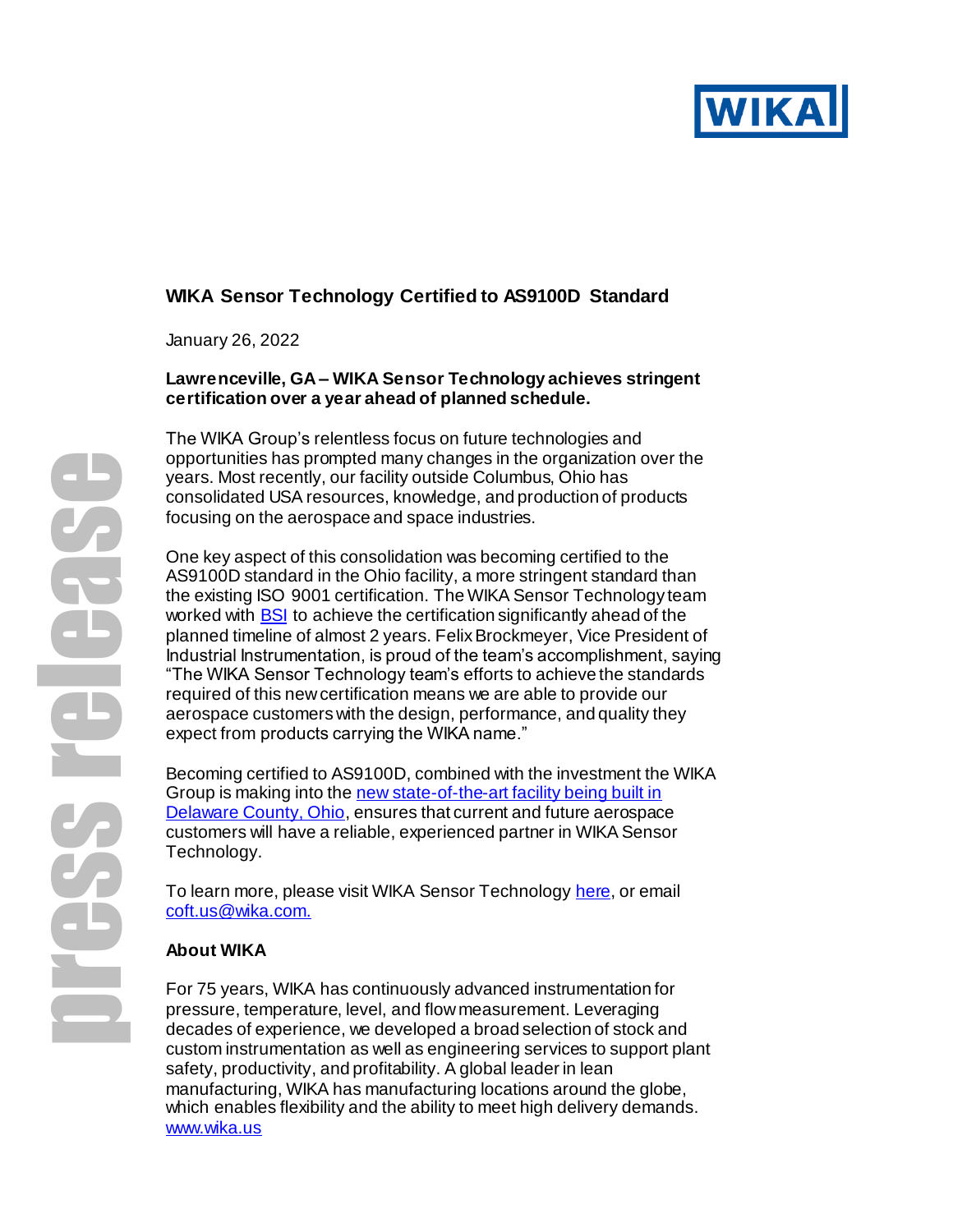

## **About BSI**

BSI is the business improvement and standards company that enables organizations to turn standards of best practice into habits of excellence, 'inspiring trust for a more resilient world'. For over a century BSI has driven best practice in organizations around the world. Working with over 77,500 clients across 195 countries, it is a truly global business with skills and experience across all sectors including automotive, aerospace, built environment, food and retail and healthcare. Through its expertise in Standards and Knowledge, Assurance Services, Regulatory Services and Consulting Services, BSI helps clients to improve their performance, grow sustainably, manage risk and ultimately become more resilient. To learn more, please visit: [www.bsigroup.com](https://eur03.safelinks.protection.outlook.com/?url=http%3A%2F%2Fwww.bsigroup.com%2F&data=04%7C01%7CStephanie.Croucher%40bsigroup.com%7C31cf6ad662be493a753b08d8fe8607b4%7C54946ffc68d34955ac70dca726d445b4%7C0%7C0%7C637539198893059567%7CUnknown%7CTWFpbGZsb3d8eyJWIjoiMC4wLjAwMDAiLCJQIjoiV2luMzIiLCJBTiI6Ik1haWwiLCJXVCI6Mn0%3D%7C1000&sdata=p62G8qVla%2BpXYKOEhojSV4VzQQvHQtB4xD0GW853WOw%3D&reserved=0) 

Number of characters: 2,401 Key word: Certified to AS9100

#### **Manufacturer**

WIKA Instrument LP 1000 Wiegand Boulevard Lawrenceville, GA 30043, USA Tel: 1-888-945-2872 info@wika.com [www.wika.com](http://www.wika.com/) WIKA USA press release 03/2021

### **WIKA company photograph:**